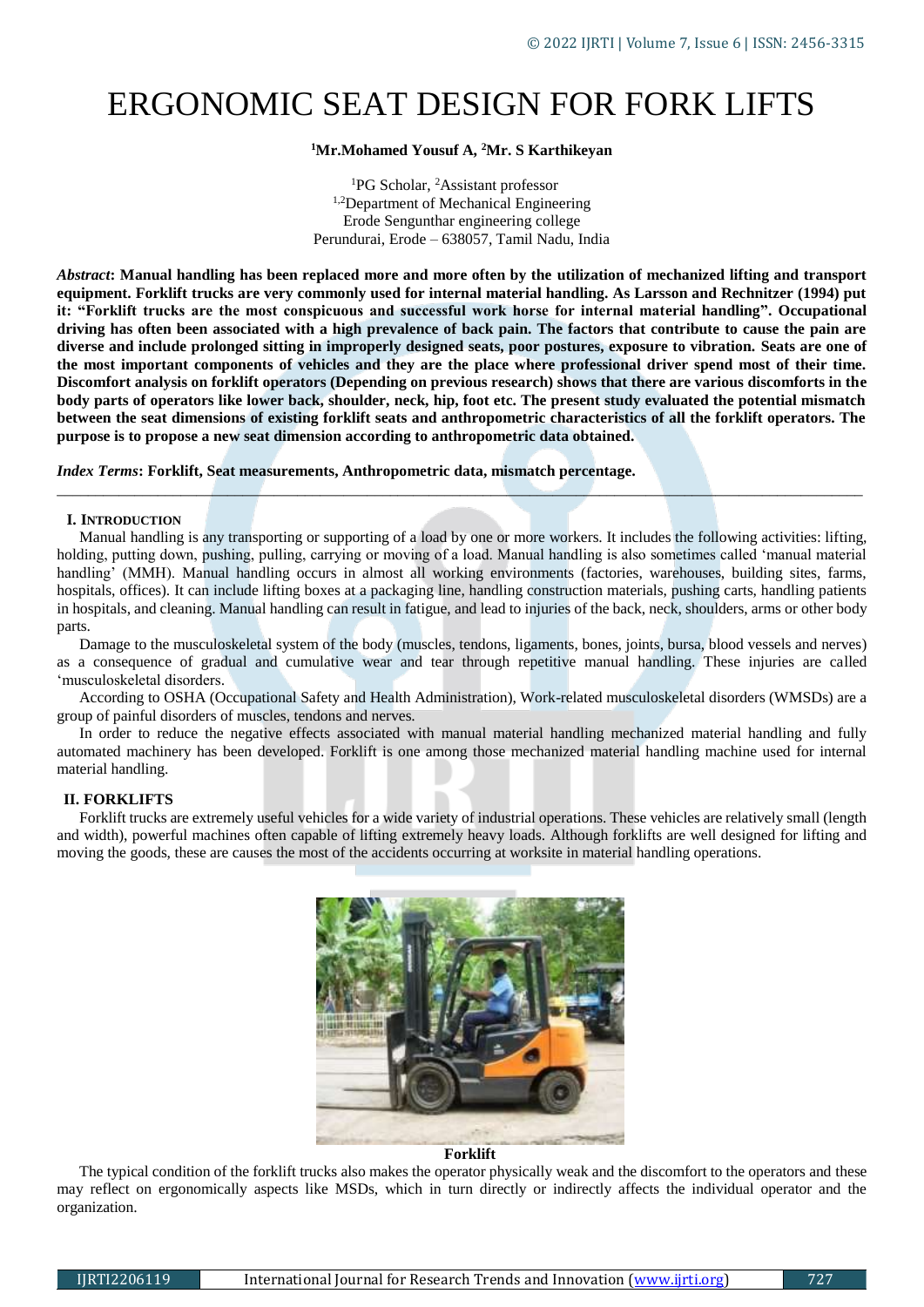Truck drivers comprise a large population that are exposed to many risks associated with low back pain. High-mileage drivers have often been associated with high prevalence of musculoskeletal pain; poor postures in some types of trucks have been linked with neck and trunk pain; drivers are exposed to whole-body vibration for extended periods of time, and this has been associated with low-back pain.

## **III. FORKLIFT SEATING**

Seats are one of the most important components of vehicles and they are the place where professional driver spend most of their time. For example, according to Occupational Outlook Handbook by United State Department of Labor, the truck drivers frequently work 50 or more hours a week. The truck drivers sit while they are driving their 50 hours per week. Assuming four weeks' vacation and one more for holidays, which is about 2350 hours driving time per year.

Posture of seated person is dependent on the design of the seat itself, individual sitting habits and the work to be performed. Seated postures are defined as the body position in which the weight of the body is transferred to a supporting area the ischial tuberosities of the pelvis and their supporting soft tissues.



#### **IV. ANTHROPOMETRY**

Anthropometry is the science that measures the range of body sizes in a population. When designing products, it is important to remember that people come in many sizes and shapes. Anthropometric data varies considerably between regional populations. For example, Scandinavian populations tend to be taller, while Asian and Italian populations tend to be shorter.

#### **Percentiles**

Anthropometric dimensions for each population are ranked by size and described as percentiles. It is common practice to design for the 5th percentile (5th %) female to the 95th percentile (95th %) male. The 5th% female value for a particular dimension (e.g., sitting height) usually represents the smallest measurement for design in a population. Conversely, a 95th% male value may represent the largest dimension for which one is designing. The 5th% to 95th% range accommodates approximately 90% of the population. To design for a larger portion of the population; one might use the range from the 1st% female to the 99th% male



**Anthropometry**

**Harry Saporta (2000)** - explained that Msd's are among the leading causes of occupational injury and disability in the United States with low back pain the most common reason for the filling of workers compensation claims. Back pain accounts for about one fourth of all claims and for about 40% of absences from work. Also explains that the driver seat has to accommodate any operator between the 5th percentile female to the 95th percentile male. Studies concluded that the bus driver's seat had several shortcomings. Because of these shortcomings, drivers often modify the workstations through the use of portable seats or cushions to improve their postures and comfort. The findings of the study concluded that

- Insufficient adjustment ranges exist to accommodate a very high percentage of drivers
- An increase in the number and range of adjustments on the operator's seat should be made
- The overall dimensional constraints of the operator's workstation itself may be a limiting factor in the optimum use of seat adjustments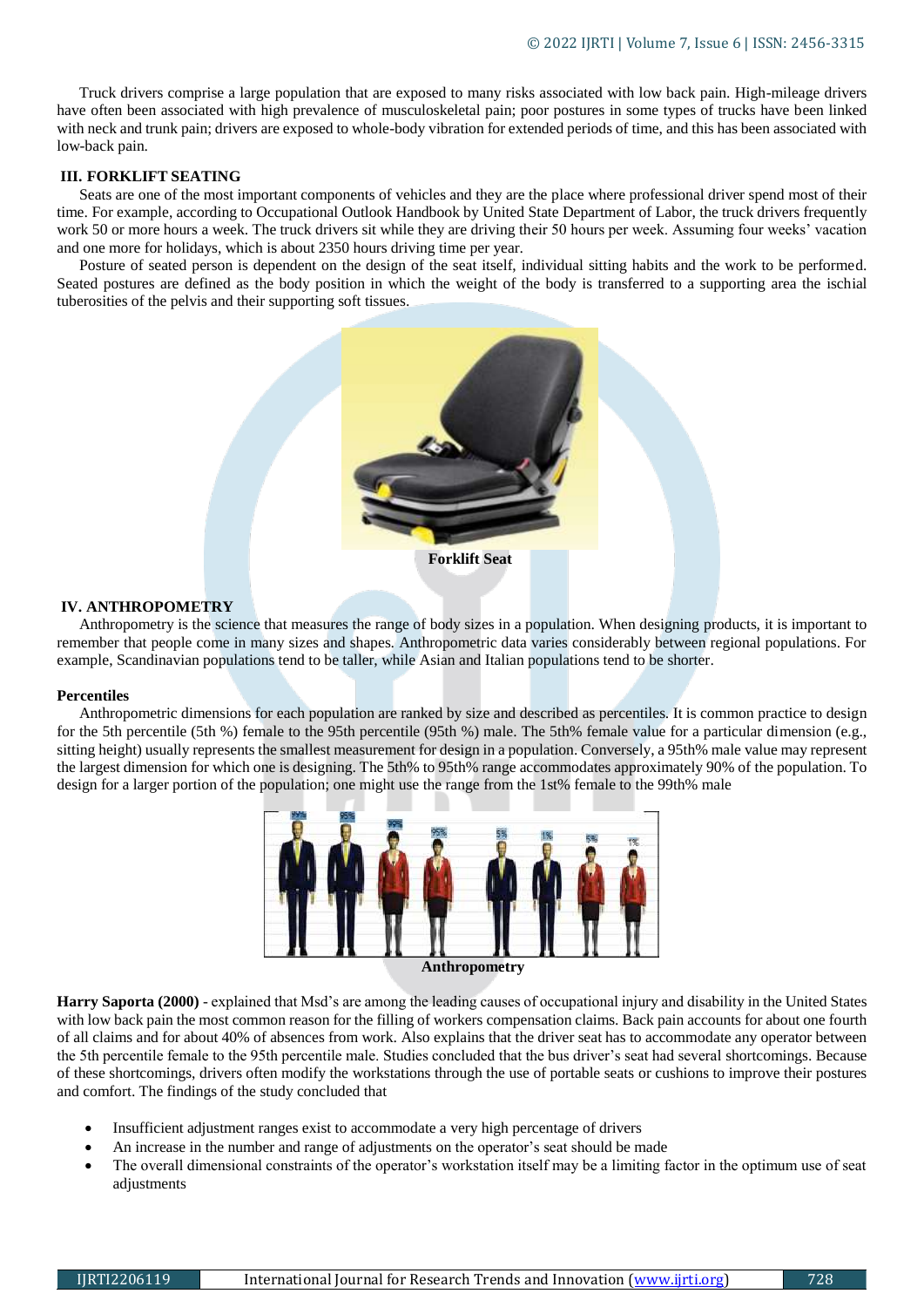**Rakesh Singh (2013) -** To design and develop a comfortable driver's seat, cheaper in cost and adds value to the customer is an important issue in an automotive industry. It is tough to design such a driver car seat. However, taking account all these things, many researchers have put effort to design and developed a driver car seat considering various aspects (e.g., Biomechanical, materials, vibration absorption, safety etc.) which provides more comfortable value to driver with safety and operational durability, but still having a chance to do improvement in design and material to get an ideal designed driver car seat. This work aims to design and develop optimum driver car seat which is ergonomically satisfied have less weight and cheaper in cost. The modelling of a new driver car seat is done on AUTODESK INVENTOR software. In a new design, driver car seat lever system is replaced by a press button mechanism and an automatic seat adjusting lock system used to restrict the movement. The nylon material is used to fabricate the seat and simulation is done by using Autodesk Inventor software.

**Milton Maada**- Reports for adult population indicate that almost 80% of the adult population has reported some form of lower back aches. Each year American workers suffer more than300,000 lost-time injuries involving musculoskeletal disorders of the back, with the costs that run into billions of dollars. Sedentary tasks are known to be major contributing factors of back pain. Prior studies have indicated that the myoelectric activity of the lumbar region decreases when the back rest inclination of a seat increased. An increase in seat pan inclination so that it increases pressure on the leg muscles is also a cause for back pain. Seating posture is also known to be a leading cause of back pain. This study focuses on the response of the latissimusdorsi muscle in the trunk, to the backrest and seat angle inclinations for different seating postures.

**R. T. Vyavahare (2014)** – study explains that the word anthropometry was creates in 1870 by the Belgian mathematician, quelet. It is an integral part of the design where humans are involved. Agriculture is generally recognized as the nation's most hazardous industry and displays high risks of msd's with evidence in which the ergonomic risk factors are involved and be pointed out, there is very little history of application of ergonomic approaches in equipment design. Study also reveals that the comfortable range of elbow angle should be 100-1100.

# **V. PROBLEM FORMULATION**

Discomfort analysis on forklift operators (Depending on previous research) shows that there are various discomforts in the body parts of operators like lower back, shoulder, neck, hip, foot etc. Reasons for these discomforts were also being investigated, following are the main reasons:

- Front back adjustment is not there for 31 % of forklifts. Drivers are feeling more comfortable if front-back adjustment is there.
- Up-down adjustment is not there in most of the vehicles, forklifts having this feature is more comfortable to drive said by drivers.
- Lumbar support is not there in any vehicle.
- Few vehicles are having back rest adjustment, drivers saying that it will be comfortable to drive if this adjustment is provided.
- Insufficient Front-back adjustment of seat pan



**Present scenario of the seat**

# **VI. RESEARCH METHODOLOGY**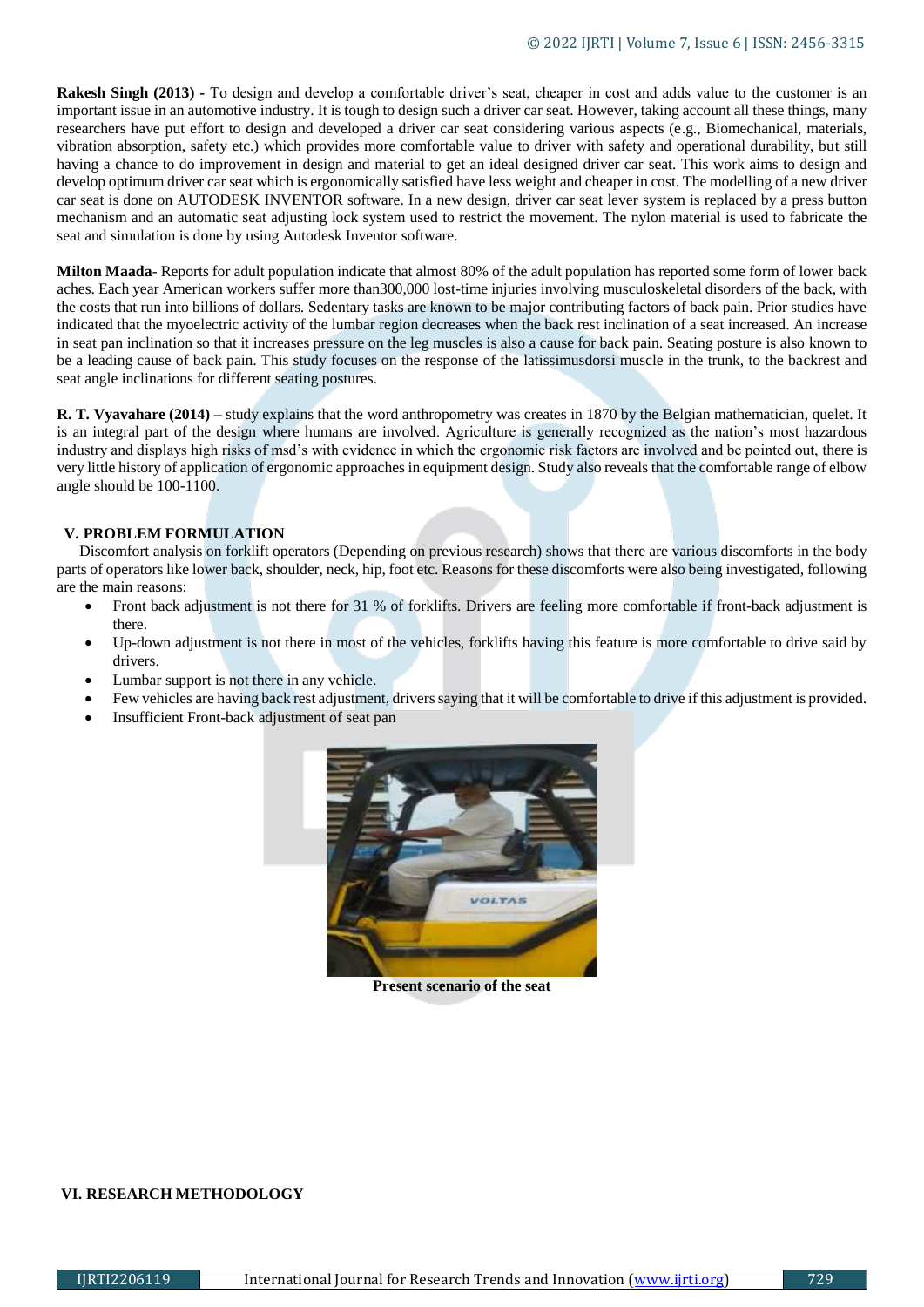

#### **VII. ANTHROPOMETRIC DATA OF OPERATOR**

The anthropometric dimensions were measured using a chair with a horizontal surface, portable stadiometer, and measuring tape. All anthropometric measurements (except for stature) were made while the operator was sitting in an erect position on a chair, with his knees bent at 900. The measurements were made to the nearest millimeter. The following anthropometric dimensions were measured for each operator: popliteal height, buttock to popliteal length, elbow height (sitting), shoulder height (sitting), sitting height, hip breadth, shoulder breadth (biacromial), shoulder breadth and stature



Fig.1: Anthropometric Measurements : 1. Stature 2. Waist height 3. Sitting Height 4. Sitting eye Height 5. Sitting Acromin height 6. Shoulder to elbow length 7. Elbow to Finger length 8. Buttock to popliteal length 9. Popliteal height 10. Knee height 11. Interscye breadth 12. Hip Breadth Sitting

#### **Anthropometric Measurements**

#### **COMPUTING PERCENTILE**

The standard normal distribution can also be useful for computing percentiles. The median is the 50thpercentile, the first quartile is the 25th percentile, and the third quartile is the 75th percentile. In some instances, it may be of interest to compute other percentiles, for example the 5th or 95th. The formula below is used to compute percentiles of a normal distribution.

 $X = \mu + Z\sigma$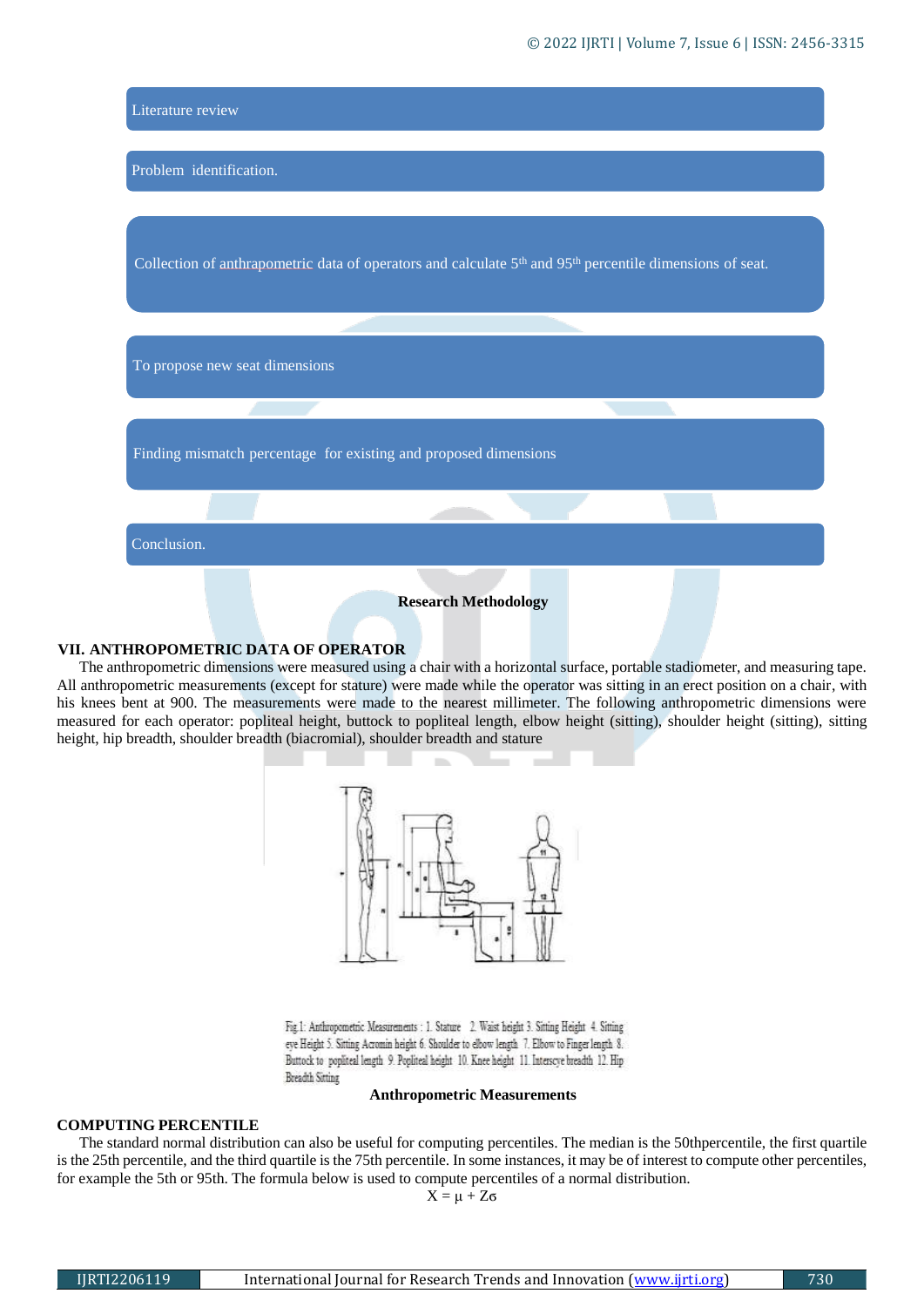# Ϭ= S.D of variables,

Z= values from normal distribution for desired percentile.



| Percentile       | <b>Z</b> values |  |  |  |
|------------------|-----------------|--|--|--|
| 5th              | $-1.645$        |  |  |  |
| 10th             | $-1.282$        |  |  |  |
| 25 <sub>th</sub> | $-0.675$        |  |  |  |
| 50th             |                 |  |  |  |
| 90th             | 1.282           |  |  |  |
| 95th             | 1.645           |  |  |  |

**Z values for commonly used percentiles**

|                                     | Min  | <b>Max</b> | Mean | <b>SD</b>                             | 5 <sup>th</sup> | 50 <sup>th</sup> | 95 <sup>th</sup> |
|-------------------------------------|------|------------|------|---------------------------------------|-----------------|------------------|------------------|
| <b>Measurements</b>                 |      |            |      |                                       | percentile      | percentile       | percentile       |
| Stature (mm)                        | 1580 | 1850       | 1681 | 61.28                                 | 1586            | 1681             | 1792             |
| Waist height (mm)                   | 903  | 1063       | 973  | 36.70                                 | 911             | 983              | 1029             |
| Sitting height (mm)                 | 761  | 944        | 846  | 43.30                                 | 762             | 852              | 921              |
| Sitting eye height<br>(mm)          | 676  | 835        | 748  | 36.96                                 | 680             | 752              | 814              |
| Shoulder height (mm)                | 487  | 592        | 524  | 23.99                                 | 488             | 521              | 553              |
| Shoulder to elbow<br>length (mm)    | 230  | 383        | 302  | 41.41                                 | 242             | 295              | 380              |
| Elbow to Finger<br>length (mm)      | 403  | 462        | 436  | 15.50                                 | 413             | 432              | 460              |
| Buttock to popliteal<br>length (mm) | 402  | 563        | 458  | 37.78                                 | 409             | 454              | 545              |
| Popliteal height (mm)               | 378  | 522        | 427  | 36.43                                 | 381             | 421              | 513              |
| Knee height (mm)                    | 464  | 615        | 517  | 36.67                                 | 480             | 512              | 603              |
| Shoulder width (mm)                 | 260  | 418        | 304  | 44.06                                 | 267             | 286              | 411              |
| Hip width (mm)                      | 263  | 428        | 310  | 47.83<br>$\mathbf{v}$ of $\mathbf{v}$ | 270<br>$\cdot$  | 293              | 421              |

**Calculated 5th 50th and 95th percentile**

# **PROPOSED SEAT DIMENSIONS**

Anthropometric data and existing seat dimensions are measured and 5th, 50th and 95th percentile has been calculated. By corelating the seat measurements with anthropometric data new seat dimensions has been proposed

| <b>Seat dimensions</b> | Min(mm) | Max(mm) |
|------------------------|---------|---------|
|------------------------|---------|---------|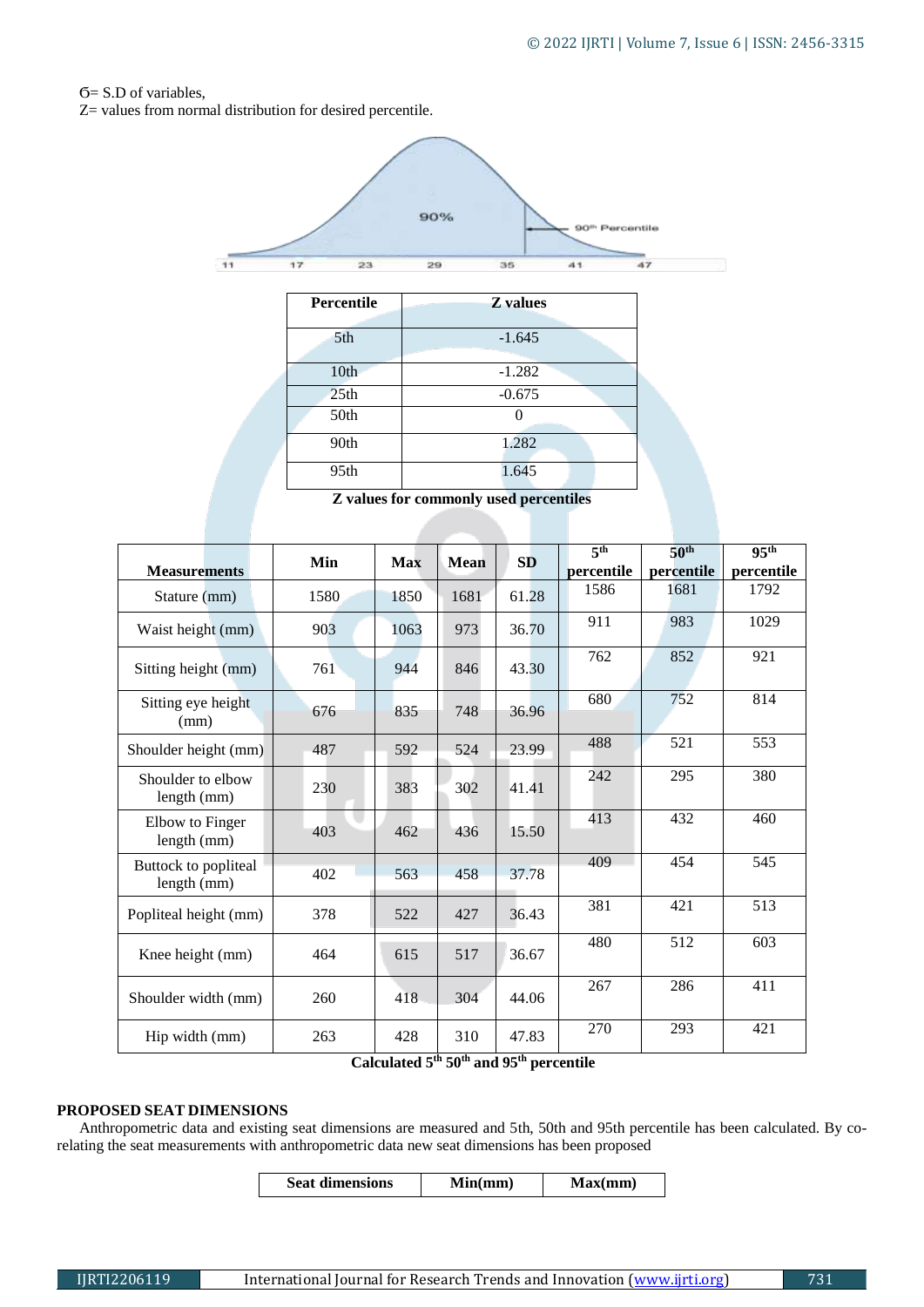| Seat height                           | 415           |     |
|---------------------------------------|---------------|-----|
| Pan depth                             | 410           |     |
| Pan width                             | 425           |     |
| Backrest height                       | 440           |     |
| Backrest width                        | 356           |     |
| <b>Seat</b><br>adjustment(vertical)   | 415           | 471 |
| <b>Seat</b><br>adjustment(horizontal) | 410           | 512 |
| <b>Backrest</b> inclination           | $12 - 19^{0}$ |     |
| Pan inclination                       | $8 - 13^{0}$  |     |

**Proposed seat dimensions**

## **VIII. CONCLUSION**

Material handling operation using forklifts having poorly designed seats imposes excessive physical loads on the operators. The present study evaluated the potential mismatch between the seat dimensions of existing forklift seats and anthropometric characteristics of all the forklift operators The results of the study provide evidence that there is a considerable mismatch between the existing forklift seats and body dimensions of the operators. The mismatch percentages for the backrest width, backrest height, seat height, seat width and seat depth were 95.34%, 32.67%, 78.7%, 92.8%, 57.6%, respectively. This meant that the existing combine seats were too high, too narrow and too shallow. Although the backrest height of the seats had a good fit for the majority of operators, the backrest width did not match their anthropometry of the operators. Such a condition may lead to increased discomfort and pain and tend to increase the risk for development of musculoskeletal problems among this population.

It can be concluded that the design and manufacturing of forklift seat should be made based on the anthropometric characteristics of actual users to avoid unnecessary demands on them. Thus, the proposed seat dimensions more appropriate for the study population were given according to the anthropometric data obtained.

### **IX. ACKNOWLEDGMENT**

At this pleasing movement of having successfully completed my project report, we wish to convey our sincere thanks and gratitude to the management of our college and Hon. Founder UDYOG RATTAN Thiru. J. SUDHANANDHEN who always blessed us to give the best

We heartily express our profound gratitude to our respected president & Correspondent Thiru. G. KAMALAMURUGAN. I express our thanks to Secretary Thiru. S. N. THANGARAJU for their inspiring support.

I would express our sincere thanks to our dean for his encouragement in doing this project. I would like to express our sincere thanks to our Principal Prof. Dr. V. VENKATACHALAM, B.E., M.S., M.E., Ph.D. for forwarding us to do our internship and offering adequate duration in completing my project.

I also grateful to the Head of Department Dr. N. SARAVANAN., M.E., Ph.D. for his constructive suggestions & encouragement during my project with deep sense of gratitude.

I extend our earnest sincere thanks to Guide Mr. S KARTHIKEYAN., ME Assistant Professor in Mechanical Engineering for his valuable guidance and encouragement to complete this project.

#### **REFERENCES**

- [1] Harry Saport, Durable Ergonomic Seating for Urban Bus Operators Submitted Tri-County Metropolitan Transportation District of Oregon November, 2000
- [2] Rakesh Singh, Designing of High Comfort, Reliable and Economical Driver Car Seat, International Journal of Emerging Technology and Advanced Engineering (ISSN 2250-2459, ISO 9001:2008 Certified Journal, Volume 3, Issue 10, October 2013)
- [3] Milton Maada-GormohSaidu, Effects of automobile seating posture on trunk muscle Activity.
- [4] Chin- chiuanlin, Ergonomic assessment of excavator seat. International journal of applied science and engineering 2011, 92: 99-109
- [5] Matthew P. Reed,Lawrence W. Schneider,Design Criteria for Automobile Seatbacks Based on Preferred Driver Postures
- [6] PachlingVishwanath K, Reviwe of design aspects of major components of Automotive Seat, Asian Journal of Engineering and Technology Innovation 01(01)2013 33-38
- [7] Onawumi, Ergonomic Investigation of Occupational Drivers and Seat Design of Taxicabs in Nigeria, ARPN Journal of Science and Technology, VOL. 2, NO. 3, April 2012 ISSN 2225-7217
- [8] CheeFai Tan, Subjective and Objective Measurements for Comfortable Truck Driver's Seat, AVEC '08 141
- [9] T.C Fai, Vehicle seat design: state of the art and recent development, Proceedings World Engineering Congress 2007 (pp. 51-61), Penang Malaysia, Institutions of Islamic Countries [ISBN 978-983-43571-1-5]